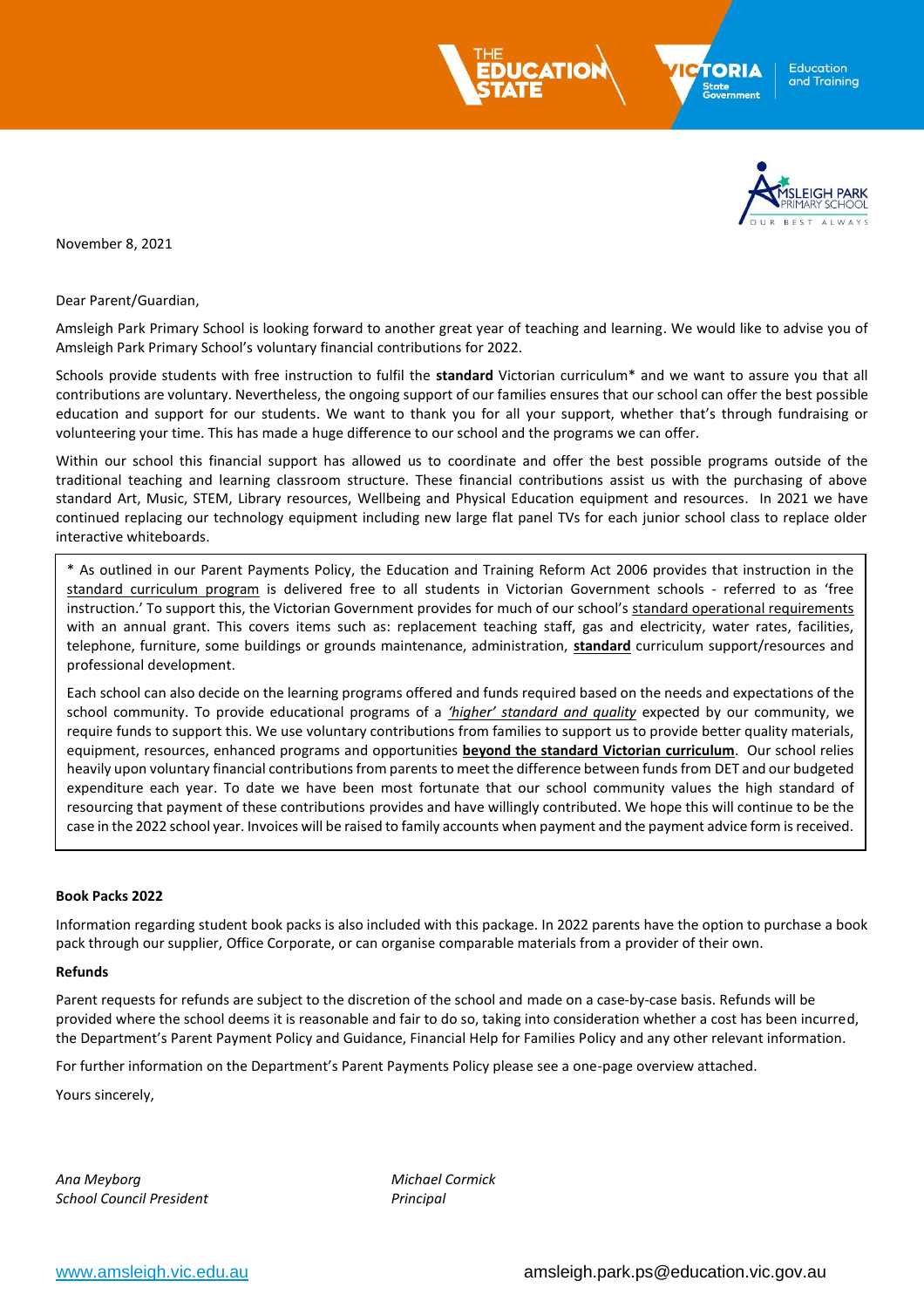# **PARENT PAYMENTS POLICY**

# **ONE PAGE OVERVIEW**

# **FREE INSTRUCTION**

- Schools provide students with free instruction and ensure students have free access to all items, activities and services that are used by the school to fulfil the standard curriculum requirements in Victorian Curriculum F-10, VCE and VCAL.
- Schools may invite parents to make a financial contribution to support the school.

# **PARENT PAYMENT REQUESTS**

Schools can request contributions from parents under three categories:

| <b>Curriculum Contributions</b><br><b>Voluntary financial</b> | Other<br><b>Contributions</b> | <b>Extra-Curricular Items and</b><br><b>Activities</b> |
|---------------------------------------------------------------|-------------------------------|--------------------------------------------------------|
| contributions for curriculum                                  | <b>Voluntary financial</b>    | Items and activities that                              |
| items and activities which                                    | contributions for non-        | enhance or broaden the                                 |
| the school deems necessary                                    | curriculum items and          | schooling experience of                                |
| for students to learn the                                     | activities that relate to the | students and are above and                             |
| Curriculum.                                                   | school's functions and        | beyond what the school                                 |
|                                                               | objectives.                   | provides for free to deliver                           |
|                                                               |                               | the Curriculum. These are                              |
|                                                               |                               | provided on a user-pays                                |
|                                                               |                               | basis.                                                 |

• Schools may also invite parents to supply or purchase educational items to use and own (e.g. textbooks, stationery, digital devices).



## **FINANCIAL HELP FOR FAMILIES**

- Schools put in place financial hardship arrangements to support families who cannot pay for items or activities so that their child doesn't miss out.
- Schools have a nominated parent payment contact person(s) that parents can have a confidential discussion with regarding financial hardship arrangements.



# **SCHOOL PROCESSES**

• Schools must obtain school council approval for their parent payment arrangements and publish all requests and communications for each year level on their school website for transparency.



**TION** 

**TORIA** 

Stat<mark>e</mark><br>Government

Education and Training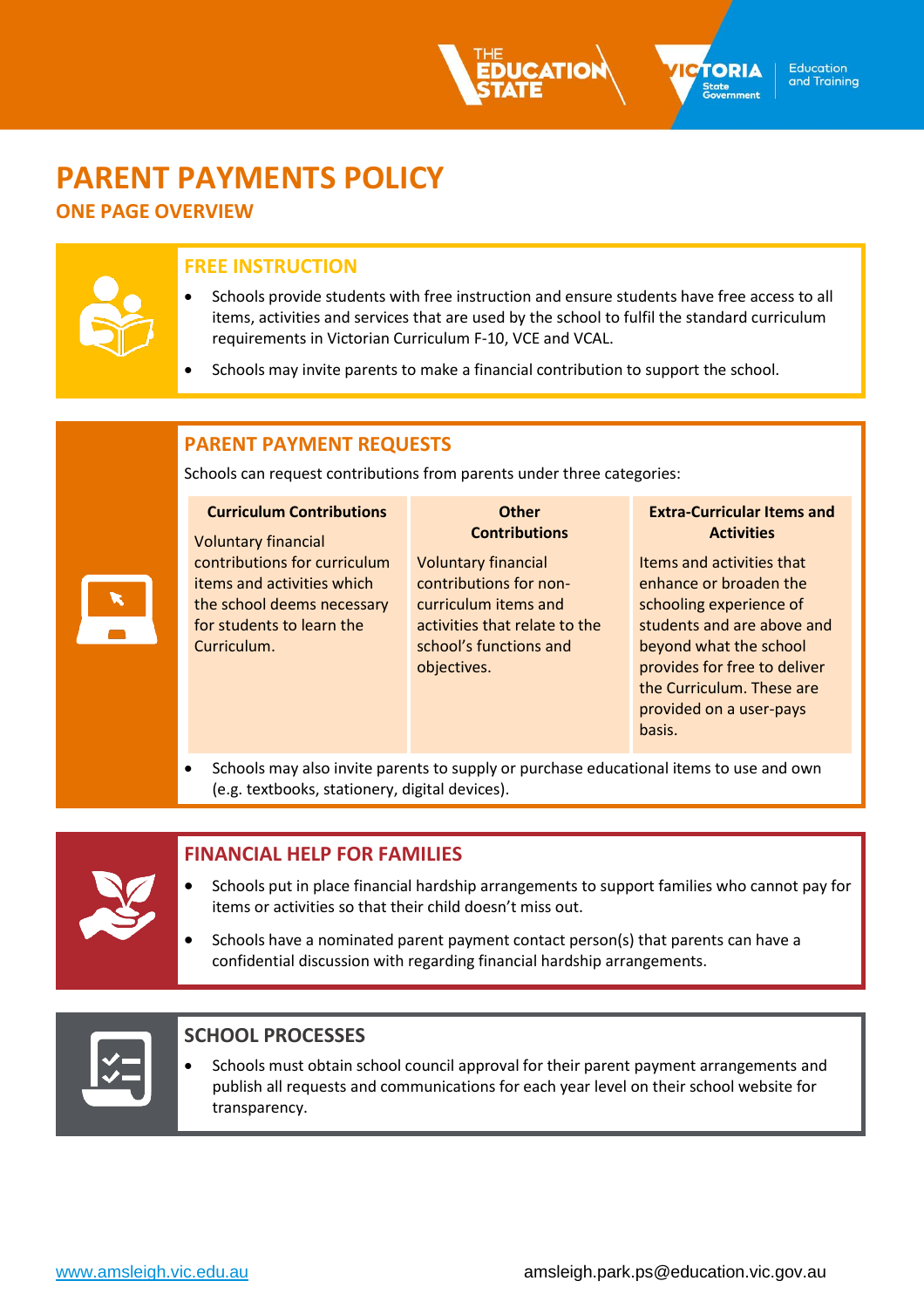



| 2022 Curriculum Contributions - items and activities that students use, or participate in, to<br>access the Curriculum                                                                                                                                                                                                                                                                                                                                                                                                                                                                                                                                                                                                                                              | Amount        |
|---------------------------------------------------------------------------------------------------------------------------------------------------------------------------------------------------------------------------------------------------------------------------------------------------------------------------------------------------------------------------------------------------------------------------------------------------------------------------------------------------------------------------------------------------------------------------------------------------------------------------------------------------------------------------------------------------------------------------------------------------------------------|---------------|
| Classroom consumables, materials & equipment<br>Literacy & Numeracy - cover paper, kinder squares, masking & sticky tape,<br>$\bullet$<br>cartridge paper, etc. (\$55)<br>Art - paint, crayons, canvas, glitter, coloured paper, clay, glue, card, wool, fabric,<br>$\bullet$<br>wood, beading (\$22)<br>Inquiry Learning - Craft & Science materials (\$12)<br>German - Craft materials, coloured paper & cardboard etc (\$10)<br>$STEM – PVA glue, cardboard, chips, art paper etc ($10)$<br><b>Sports</b> – equipment, ribbons, materials (\$10)<br>$\bullet$<br>Music/Performing Arts - Instruments, books, pens, markers & folders (\$5)<br>$\bullet$<br><b>Library</b> – books, subscriptions $(55)$<br>Student Wellbeing - Resilience Project Journal (\$19) | \$148.00      |
| <b>Online Subscriptions</b><br><b>Mathletics</b><br>$\bullet$<br><b>Reading Eggs</b><br>$\bullet$<br><b>Essential Assessment</b><br><b>XUNO</b>                                                                                                                                                                                                                                                                                                                                                                                                                                                                                                                                                                                                                     | \$40          |
| Technology ICT Devices - provision of devices from the shared classroom sets                                                                                                                                                                                                                                                                                                                                                                                                                                                                                                                                                                                                                                                                                        | \$50          |
| Grounds Maintenance - Upkeep & Safety of our school grounds                                                                                                                                                                                                                                                                                                                                                                                                                                                                                                                                                                                                                                                                                                         | \$50          |
| Printing and photocopying of worksheets and learning materials                                                                                                                                                                                                                                                                                                                                                                                                                                                                                                                                                                                                                                                                                                      | \$10          |
| Other Contributions - for non-curriculum items and activities                                                                                                                                                                                                                                                                                                                                                                                                                                                                                                                                                                                                                                                                                                       | <b>Amount</b> |
| School Sports Victoria membership                                                                                                                                                                                                                                                                                                                                                                                                                                                                                                                                                                                                                                                                                                                                   | \$5.00        |
| First aid equipment                                                                                                                                                                                                                                                                                                                                                                                                                                                                                                                                                                                                                                                                                                                                                 | \$8.00        |
| <b>Tax deductible contributions</b>                                                                                                                                                                                                                                                                                                                                                                                                                                                                                                                                                                                                                                                                                                                                 |               |
| <b>Building fund.</b> A tax-deductible contribution to support renovations, upgrades, and<br>maintenance of school infrastructure.                                                                                                                                                                                                                                                                                                                                                                                                                                                                                                                                                                                                                                  | \$            |
| Extra-Curricular Items and Activities - (Optional Extras - User Pays)                                                                                                                                                                                                                                                                                                                                                                                                                                                                                                                                                                                                                                                                                               | <b>Amount</b> |
| Optional School magazine / yearbook - 1 per family                                                                                                                                                                                                                                                                                                                                                                                                                                                                                                                                                                                                                                                                                                                  | \$25          |
| Invoices will be raised for the selected items on the Payment Advice Form when payment is received                                                                                                                                                                                                                                                                                                                                                                                                                                                                                                                                                                                                                                                                  |               |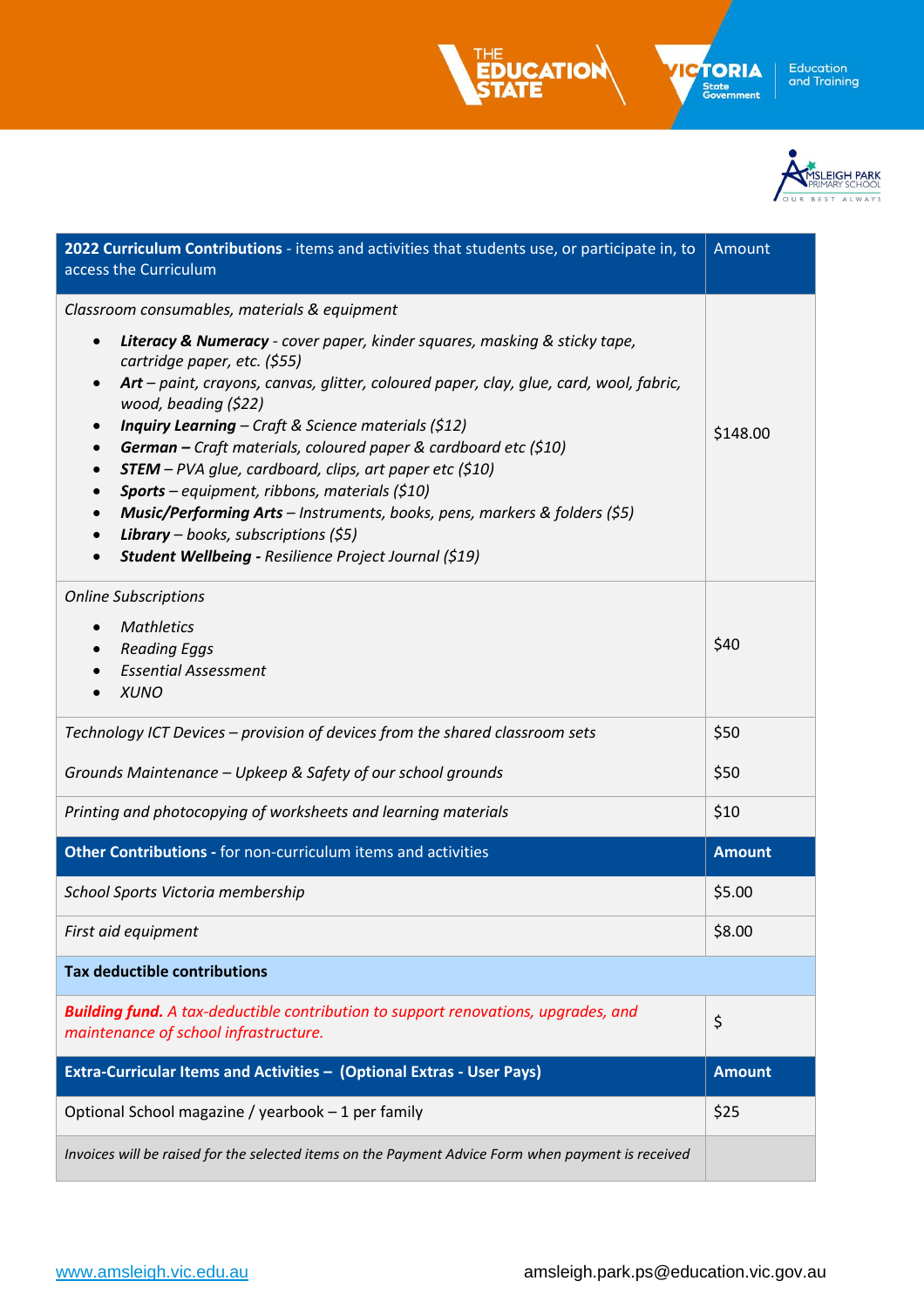



#### **2022 Educational items for students to own – Book Packs**

Attached is a list of items that the school recommends you purchase from Office Corporate for your child to individually own and use.

Parents can log on to the Office Corporate parent portal to order and pay directly for their child's individual educational items. Order before December 16, 2021 for free delivery to your home address.

### **2022 Extra-Curricular Items and Activities – Optional Extras**

Amsleigh Park Primary School offers a range of items and activities that enhance or broaden the schooling experience of students and are above and beyond what the school provides in order to deliver the Curriculum. These are provided on a user-pays basis.

Examples below of the proposed activities for next year. Further Information, including pricing and permission forms will be sent home prior to each event.

| <b>Extra-Curricular Items and Activities - Optional Extras - User Pays Basis</b> | <b>Amount</b> |
|----------------------------------------------------------------------------------|---------------|
| Optional Incursions / Excursions - All Year Levels                               | <b>TBA</b>    |
| Optional Grade 2 Sleepover                                                       | <b>TBA</b>    |
| Optional Grade 5/6 Interschool Sports program                                    | <b>TBA</b>    |
| Optional camps to be scheduled - Grades 3-4 & Grades 5-6 only                    | <b>TBA</b>    |
| <b>Optional Swimming Program</b>                                                 | TBA           |

### **Financial Support for Families**

Amsleigh Park Primary School understands that some families may experience financial difficulty and offer a range of support options, including:

- the Camps, Sports and Excursions Fund (For eligible Centrelink Card Holders, application forms available from the School General Office)
- State School's Relief assistance
- Flexible Payment Plans for Extra Curricular Items and Activities

For a confidential discussion about Flexible Payment Plans, or if you would like to discuss alternative payment arrangements, please contact Karen Hogan, Business Manager

Ph: 03 9544 1553 | Email: [amsleigh.park.ps@education.vic.gov.au](mailto:amsleigh.park.ps@education.vic.gov.au)